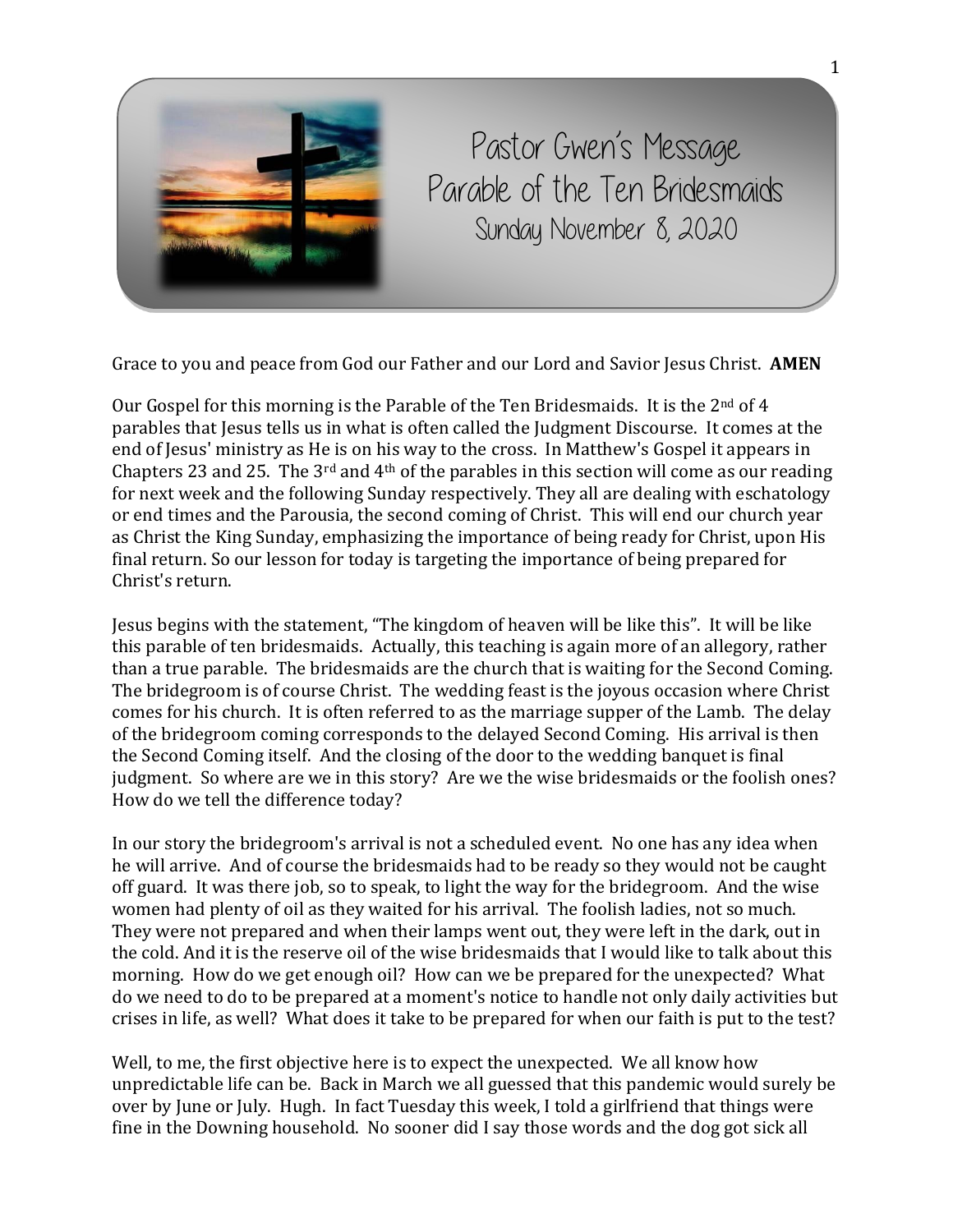over his cage. Rodney cleaned the crate out. I got up and got some rice and chicken boiling cause poor Gunny was certainly going to be hungry. Do we call the vet or wait? I went to work and left poor Rodney home to deal with the mess!

A great example in our lifetime that accents the unexpected was 9/11. We all remember the day clearly, but who ever would have thought such terrorism would come to our shores, right under our noses. It interrupted everything. At that time the stock market was soaring. American was not at war and peace was invading our lives. Kids were back in school, the Packers were playing football and fall was in the air. And then the unexpected, terrorist attacks. I am sure you remember vividly where you were and what you were doing when you first heard about the plane crash at the World Trade Center. American was under attack. And the fall out continues to this day. We are still not too friendly with Iraq and there are still screening checks before you can get on an airplane. "Homeland security" is now part of our vocabulary.

And so what do we learn from such things. We learn that we need to expect the unexpected. Tragedy strikes like a thief in the night, so be prepared.

The second thing we can learn from this parable or allegory is to stay in shape. Train for the next crisis. I don't mean training like our military does to defend our country. Nor do I mean train like police officers and fire fighters and EMT that need to not only know their jobs but to stay fit physically to do them. Their strength and skills could be tested at any time.

For you and for me, we need to stay in shape spiritually. If our faith is tested, will it be strong enough to respond to a crisis, as Jesus would want us to. If a crisis comes we have to be "fit" in our faith and have plenty of oil ready.

Did any of you watch the Packer game on last Sunday? It was a disaster and as I was feeling for the Pack, I wondered how much their lack of preseason games and two-a-days was catching up with them. Of course Rodney said it was just that the officials were against Green Bay. Preparation is important no matter what in life you are doing.

Musicians practice and rehearse just like athletes. And if you want to do anything well, you need to practice and stay in shape. Our faith is no different. Developing strong faith takes time. It does not come overnight, but rather by doing things or staying in shape with the Lord.

I always will remember the marks of discipleship I was taught at St Olaf: Pray, Worship, read the Bible, Give, Encourage others, and serve. They are wonderful ways for us to keep our faith in shape. And probably the most important one of all is pray. You cannot be friends with someone if you do not have conversations with them. A good relationship with God is the same. You must pray, talk to God; share your thoughts and concerns with Him.

Remember prayer does not have to be formal or fancy. Sometimes I do think we make it too complicated or too contrived. Just let God know how you are feeling. Short and sweet